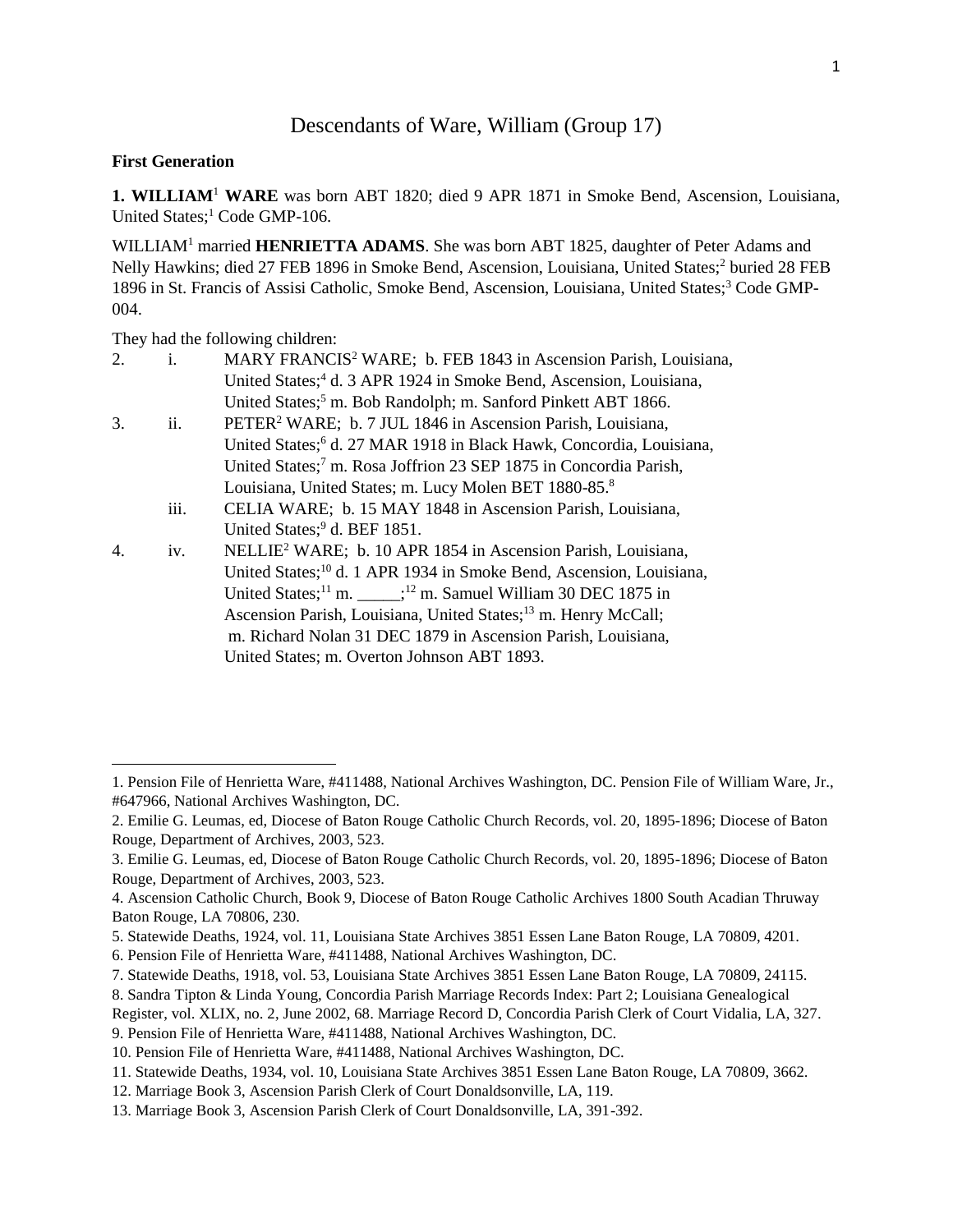- 5. v. AUGUSTUS<sup>2</sup> WARE; b. NOV 1854;<sup>14</sup> d. 18 APR 1936 in Ferriday, Concordia, Louisiana, United States;<sup>15</sup> m. Queen Johnson; m. Sarah Sansberry.
- 6. vi. WILLIAM<sup>2</sup> WARE; b. 14 DEC 1860 in Chatham Estate, Ascension, Louisiana, United States;<sup>16</sup> d. 14 NOV 1931 in New Orleans, Orleans, Louisiana, United States;<sup>17</sup> m. Julia Jones 18 NOV 1886 in Ascension Parish, Louisiana, United States.<sup>18</sup>
	- vii. JAMES MADISON WARE; b. 1863 in Ascension Parish, Louisiana, United States.

 $\overline{a}$ 

<sup>14. 1900</sup> census.

<sup>15.</sup> Statewide Deaths, 1936, vol. 11, Louisiana State Archives 3851 Essen Lane Baton Rouge, LA 70809, 4882.

<sup>16.</sup> Pension File of William Ware, Jr., #647966, National Archives Washington, DC.

<sup>17.</sup> Orleans Deaths, 1931, vol. 202, Louisiana State Archives 3851 Essen Lane Baton Rouge, LA 70809, 2741. Times Picayune; 27691.

<sup>18.</sup> Marriage Book 3A, Ascension Parish Clerk of Court Donaldsonville, LA, 307.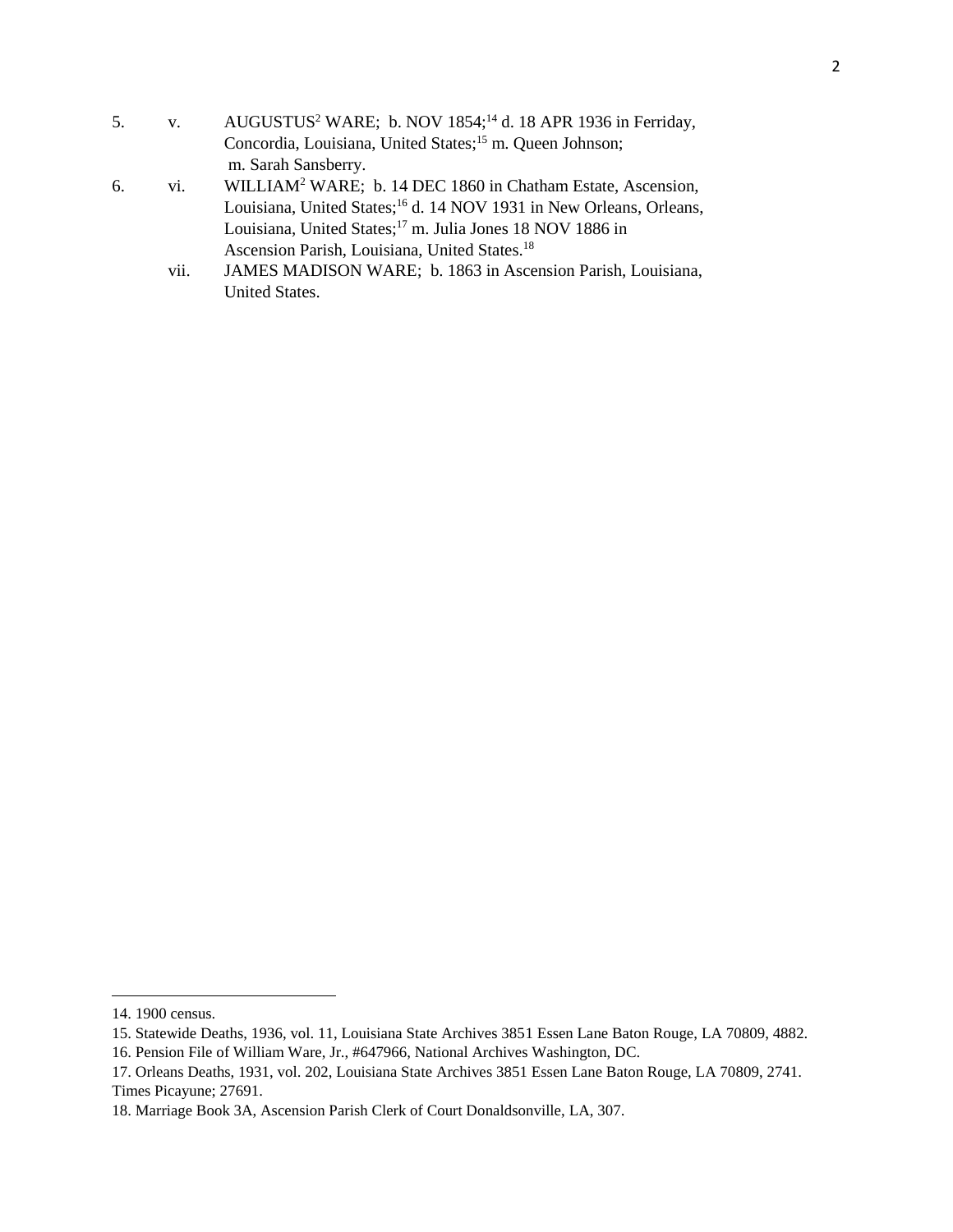#### **Second Generation**

**2. MARY FRANCIS**<sup>2</sup> **WARE** (WILLIAM<sup>1</sup> ) was born FEB 1843 in Ascension Parish, Louisiana, United States; <sup>19</sup> baptized 8 JAN 1844 in Ascension Catholic, Donaldsonville, Ascension, Louisiana, United States;<sup>20</sup> died 3 APR 1924 in Smoke Bend, Ascension, Louisiana, United States;<sup>21</sup> buried 4 APR 1924 in Smoke Bend, Ascension, Louisiana, United States;<sup>22</sup> Code GMP-005.

# MARY FRANCIS<sup>2</sup> married **BOB RANDOLPH**.

They had the following children:

7. i. RUTH ELLEN<sup>3</sup> RANDOLPH; b. ABT 1864 in Hohen Solms, Ascension, Louisiana, United States;<sup>23</sup> d. 28 MAR 1943 in Smoke Bend, Ascension, Louisiana, United States;<sup>24</sup> m. Mose Williams 7 APR 1883 in Ascension Parish, Louisiana, United States.<sup>25</sup>

MARY FRANCIS<sup>2</sup> married **SANFORD PINKETT** ABT 1866. He was born 22 JAN 1841 in Virginia, United States, son of Henry Pinkett and Anzie Daris;<sup>26</sup> died 24 JAN 1942 in Smoke Bend, Ascension, Louisiana, United States;<sup>27</sup> buried 24 JAN 1942 in Smoke Bend, Ascension, Louisiana, United States.<sup>28</sup>

They had the following children:

- i. SAMUEL PINKETT; b. 1 JUN 1868 in Ascension Parish, Louisiana, United States;<sup>29</sup> d. 19 MAR 1940 in Smoke Bend, Ascension, Louisiana, United States;<sup>30</sup> m. Octavia ABT 1895; m. Amy Breda ABT 1895.
- ii. ANNE PINKETT; b. 7 SEP 1870 in Smoke Bend, Ascension, Louisiana, United States;<sup>31</sup> d. BEF 1880.
- iii. CERINE PINKETT; b. ABT 1875.
- iv. JULIA PINKETT; b. ABT 1875; d. BET 1930-40; m. Simon Smith ABT 1900.

8. v. BENJAMIN<sup>3</sup> PINKINS; b. APR  $1880;^{32}$  d. AFT 1900; m. Angeline "Adeline" Jones.

> vi. ISAIAH PINKETT; b. DEC 1882 in Ascension Parish, Louisiana, United States;<sup>33</sup> d. 16 JAN 1914 in Donaldsonville, Ascension, Louisiana, United States;<sup>34</sup> m. \_\_\_\_\_ BET 1910-14.

19. Ascension Catholic Church, Book 9, Diocese of Baton Rouge Catholic Archives 1800 South Acadian Thruway Baton Rouge, LA 70806, 230.

21. Statewide Deaths, 1924, vol. 11, Louisiana State Archives 3851 Essen Lane Baton Rouge, LA 70809, 4201.

23. Statewide Deaths, 1943, vol. 506, Louisiana State Archives 3851 Essen Lane Baton Rouge, LA 70809, 2671.

- 25. Marriage Book 3A, Ascension Parish Clerk of Court Donaldsonville, LA, 142.
- 26. Statewide Deaths, 1942, vol. 500, Louisiana State Archives 3851 Essen Lane Baton Rouge, LA 70809, 38.
- 27. Statewide Deaths, 1942, vol. 500, Louisiana State Archives 3851 Essen Lane Baton Rouge, LA 70809, 38.

30. Statewide Deaths, 1940, vol. 9, Louisiana State Archives 3851 Essen Lane Baton Rouge, LA 70809, 3661.

31. Diocese of Baton Rouge Catholic Church Records, vol. 11, 1868-1870; Diocese of Baton Rouge, Department of Archives, 1991, 424.

32. 1880 U.S. Census.

 $\overline{a}$ 

<sup>20.</sup> Ascension Catholic Church, Book 9, Diocese of Baton Rouge Catholic Archives 1800 South Acadian Thruway Baton Rouge, LA 70806, 230.

<sup>22.</sup> Statewide Deaths, 1924, vol. 11, Louisiana State Archives 3851 Essen Lane Baton Rouge, LA 70809, 4201.

<sup>24.</sup> Statewide Deaths, 1943, vol. 506, Louisiana State Archives 3851 Essen Lane Baton Rouge, LA 70809, 2671.

<sup>28.</sup> Statewide Deaths, 1942, vol. 500, Louisiana State Archives 3851 Essen Lane Baton Rouge, LA 70809, 38.

<sup>29.</sup> Diocese of Baton Rouge Catholic Church Records, vol. 11, 1868-1870; Diocese of Baton Rouge, Department of Archives, 1991, 424.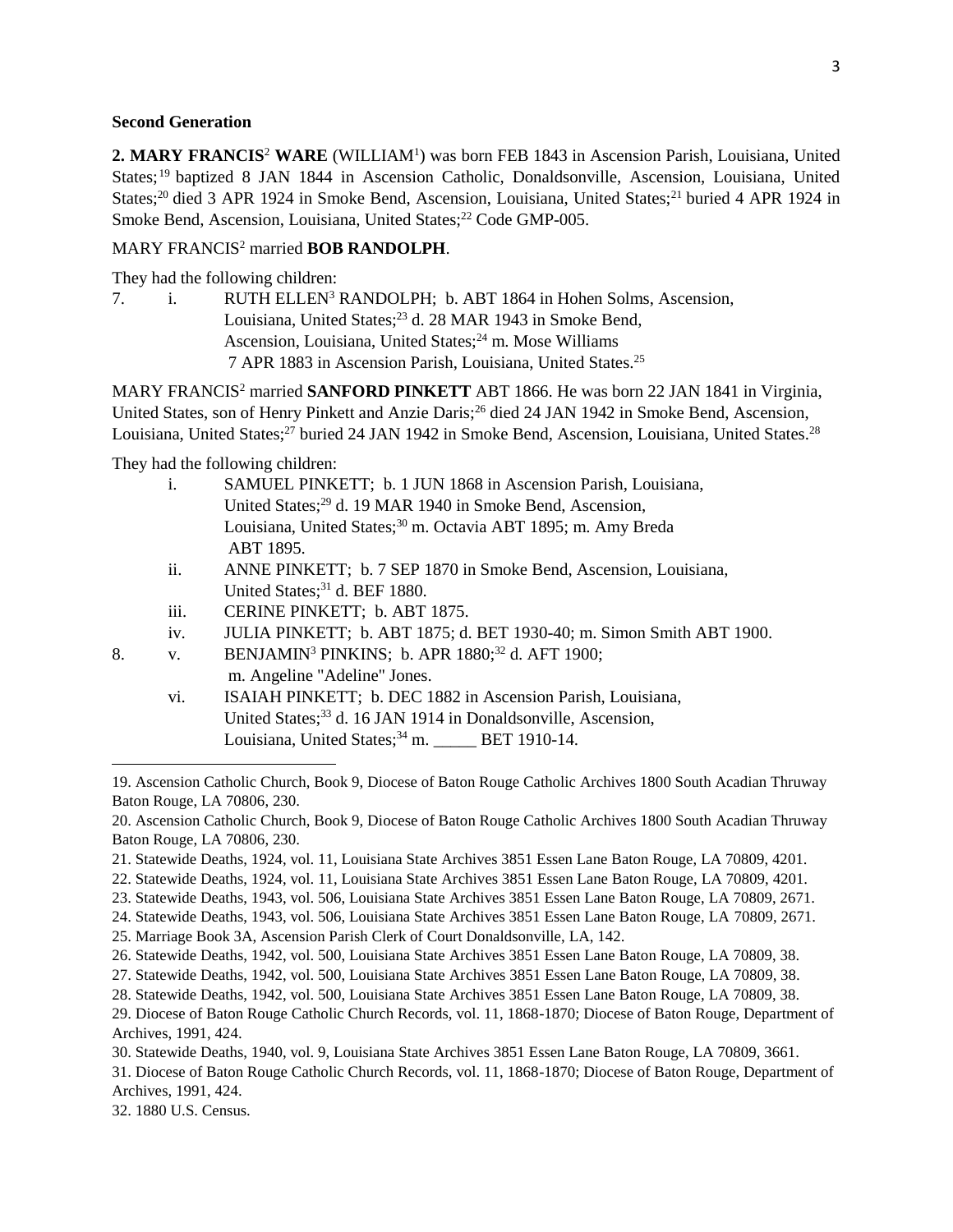- vii. GUS PINKETT: b. DEC 1886:<sup>35</sup> d. AFT 1900.
- viii. JAMES PINKETT; b. 4 APR 1890 in Smoke Bend, Ascension, Louisiana, United States;<sup>36</sup> d. 22 FEB 1957 in Smoke Bend, Ascension, Louisiana, United States;<sup>37</sup> m. Ever Napoleon BET 1910-20. ix. \_\_\_\_\_ PINKETT; d. BEF 1910.

**3. PETER<sup>2</sup> WARE** (WILLIAM<sup>1</sup>) was born 7 JUL 1846 in Ascension Parish, Louisiana, United States;<sup>38</sup> died 27 MAR 1918 in Black Hawk, Concordia, Louisiana, United States;<sup>39</sup> buried 28 MAR 1918 in Black Hawk, Concordia, Louisiana, United States.<sup>40</sup>

PETER<sup>2</sup> married **ROSA JOFFRION** 23 SEP 1875 in Concordia Parish, Louisiana, United States. She died BET 1877-80.

They had the following children:

9. i. JAMES<sup>3</sup> WARE; b. JUN 1878;<sup>41</sup> d. AFT 1930; m. Eliza Mathis; m. Christina Thompson; m. \_\_\_\_\_.

PETER<sup>2</sup> married LUCY MOLEN BET 1880-85. She was born AUG 1857.<sup>42</sup> died ABT 1913.<sup>43</sup>

They had the following children:

- i. BYRNES WARE; b. 19 OCT 1885 in Black Hawk, Concordia, Louisiana, United States;<sup>44</sup> d. 24 DEC 1915 in Black Hawk, Concordia, Louisiana, United States.<sup>45</sup>
- 10. ii. LEONA<sup>3</sup> WARE; b. DEC 1888;<sup>46</sup> d. BEF 1910; m. Charles McClain.
	- iii. LUCY WARE; b. AUG 1890 in Black Hawk, Concordia, Louisiana, United States;<sup>47</sup> d. 18 JUN 1973 in Baton Rouge, East Baton Rouge, Louisiana, United States;<sup>48</sup> m. Willie Dupuy.
	- iv. ROSA WARE; b. JUN 1894;<sup>49</sup> d. 18 JAN 1912 in Black Hawk, Concordia, Louisiana, United States.<sup>50</sup>
- 11. v. BOLDEN<sup>3</sup> WARE; b. JUL 1895;<sup>51</sup> d. 8 OCT 1935 in Charity Hospital, New Orleans, Orleans, Louisiana, United States;<sup>52</sup> m. Clara Cheffin; m. Tempie; m. Mattie.

- 36. Statewide Deaths, 1957, vol. 1, Louisiana State Archives 3851 Essen Lane Baton Rouge, LA 70809, 479.
- 37. Statewide Deaths, 1957, vol. 1, Louisiana State Archives 3851 Essen Lane Baton Rouge, LA 70809, 479.
- 38. Pension File of Henrietta Ware, #411488, National Archives Washington, DC.
- 39. Statewide Deaths, 1918, vol. 53, Louisiana State Archives 3851 Essen Lane Baton Rouge, LA 70809, 24115.
- 40. Statewide Deaths, 1918, vol. 53, Louisiana State Archives 3851 Essen Lane Baton Rouge, LA 70809, 24115.
- 41. 1900 census.
- 42. 1900 census.
- 43. Succession Record R, Concordia Parish Clerk of Court Vidalia, LA, 9.
- 44. Statewide Deaths, 1915, vol. 15, Louisiana State Archives 3851 Essen Lane Baton Rouge, LA 70809, 21960.
- 45. Statewide Deaths, 1915, vol. 15, Louisiana State Archives 3851 Essen Lane Baton Rouge, LA 70809, 21960. 46. 1900 census.
- 47. 1900 census.
- 48. State Times; 24 Jul 1970.
- 49. 1900 census.
- 50. Succession Record R, Concordia Parish Clerk of Court Vidalia, LA, 8-9.
- 51. 1900 census.

<sup>33. 1900</sup> census.

<sup>34.</sup> Statewide Deaths, 1914, vol. 1, Louisiana State Archives 3851 Essen Lane Baton Rouge, LA 70809, 10103.

<sup>35. 1900</sup> census.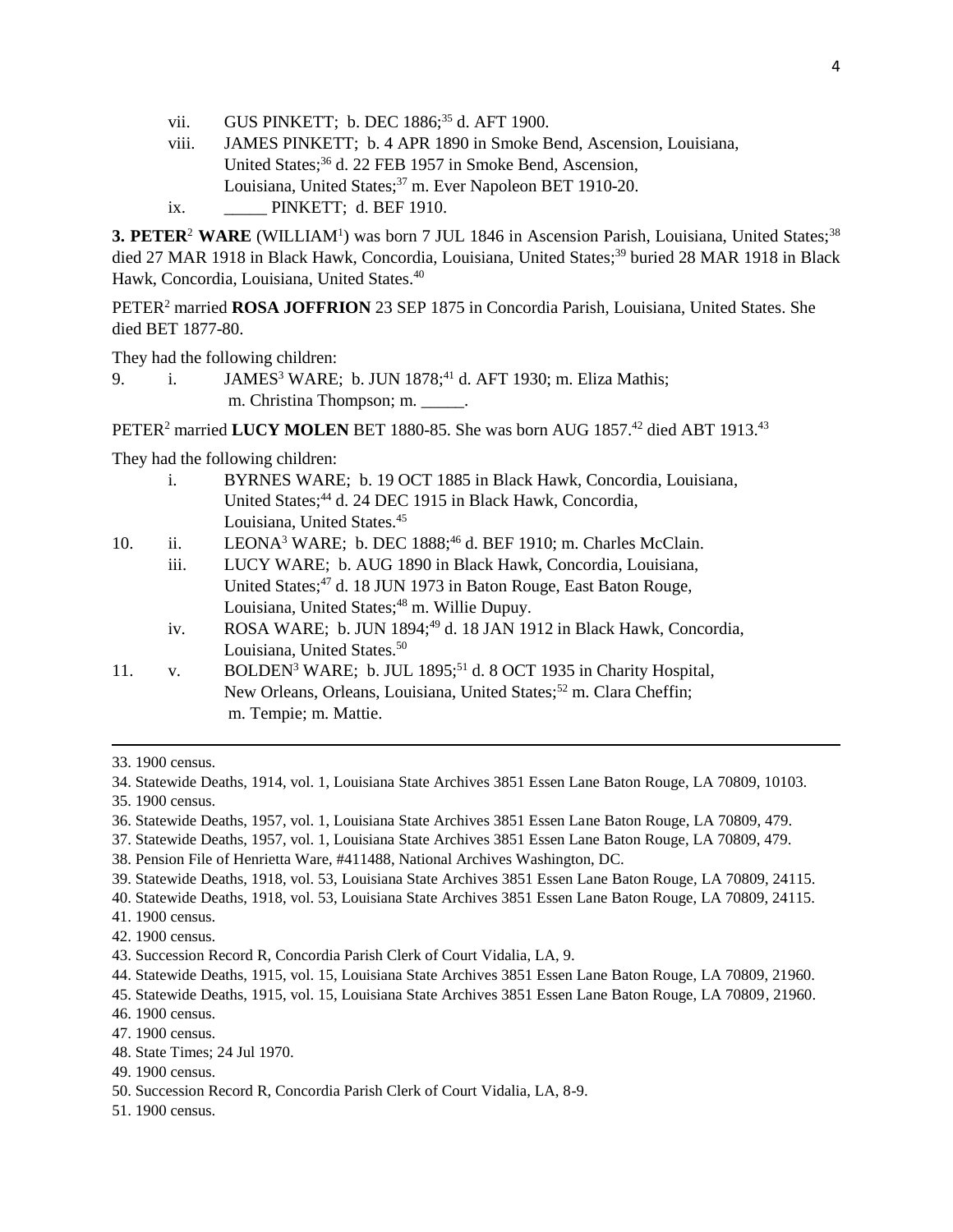- vi. EDGAR C. WARE; b. FEB 1898;<sup>53</sup> d. BET 1930-40; m. Maude Miller ABT 1922.<sup>54</sup>
- vii. BEATRICE WARE; b. 10 FEB 1898 in Baton Rouge, East Baton Rouge, Louisiana, United States;<sup>55</sup> d. 26 JUL 1965 in Baton Rouge, East Baton Rouge, Louisiana, United States.<sup>56</sup>

4. NELLIE<sup>2</sup> WARE (WILLIAM<sup>1</sup>) was born 10 APR 1854 in Ascension Parish, Louisiana, United States;<sup>57</sup> died 1 APR 1934 in Smoke Bend, Ascension, Louisiana, United States;<sup>58</sup> buried 2 APR 1934 in Port Barrow, Ascension, Louisiana, United States.<sup>59</sup>

NELLIE<sup>2</sup> married **\_\_\_\_\_**.

They had the following children:

i. HENRIETTA WARE; b. 8 APR 1874 in Smoke Bend, Ascension, Louisiana, United States;<sup>60</sup> d. 15 DEC 1951 in New Orleans, Orleans, Louisiana, United States;<sup>61</sup> m. Alexander Nolan 30 AUG 1894 in Ascension Parish, Louisiana, United States.<sup>62</sup>

NELLIE<sup>2</sup> married **SAMUEL WILLIAM** 30 DEC 1875 in Ascension Parish, Louisiana, United States.

#### NELLIE<sup>2</sup> married **HENRY MCCALL**.

They had the following children:

12. i. EDWARD<sup>3</sup> WARE; b. ABT 1875 in Louisiana, United States;<sup>63</sup> m. Estelle Frances Taylor 23 DEC 1898 in New Orleans, Orleans, Louisiana, United States.<sup>64</sup>

- 56. Statewide Deaths, 1965, vol. 12, Louisiana State Archives 3851 Essen Lane Baton Rouge, LA 70809, 87. 19th Judicial District Court, Probate #19064, East Baton Rouge Parish Clerk of Court 222 St. Louis St. Baton Rouge, LA. 57. Pension File of Henrietta Ware, #411488, National Archives Washington, DC.
- 58. Statewide Deaths, 1934, vol. 10, Louisiana State Archives 3851 Essen Lane Baton Rouge, LA 70809, 3662.

- 60. Orleans Deaths, 1951, vol. 0, Louisiana State Archives 3851 Essen Lane Baton Rouge, LA 70809, 7492. 1880 U.S. Census. Tombstone.
- 61. Orleans Deaths, 1951, vol. 0, Louisiana State Archives 3851 Essen Lane Baton Rouge, LA 70809, 7492.
- 62. Marriage Book 5, Iberville Parish Clerk of Court Plaquemine, LA, 132.
- 63. Orleans Marriages, 1898, vol. 21, Louisiana State Archives 3851 Essen Lane Baton Rouge, LA 70809, 129.
- 64. Orleans Marriages, 1898, vol. 21, Louisiana State Archives 3851 Essen Lane Baton Rouge, LA 70809, 129.

<sup>52.</sup> Orleans Deaths, 1935, vol. 207, Louisiana State Archives 3851 Essen Lane Baton Rouge, LA 70809, 2089. 19th Judicial District Court, Probate #19064, East Baton Rouge Parish Clerk of Court 222 St. Louis St. Baton Rouge, LA. 53. 1900 census.

<sup>54. 1930</sup> census.

<sup>55. 1900</sup> census. Statewide Deaths, 1965, vol. 12, Louisiana State Archives 3851 Essen Lane Baton Rouge, LA 70809, 87.

<sup>59.</sup> Statewide Deaths, 1934, vol. 10, Louisiana State Archives 3851 Essen Lane Baton Rouge, LA 70809, 3662.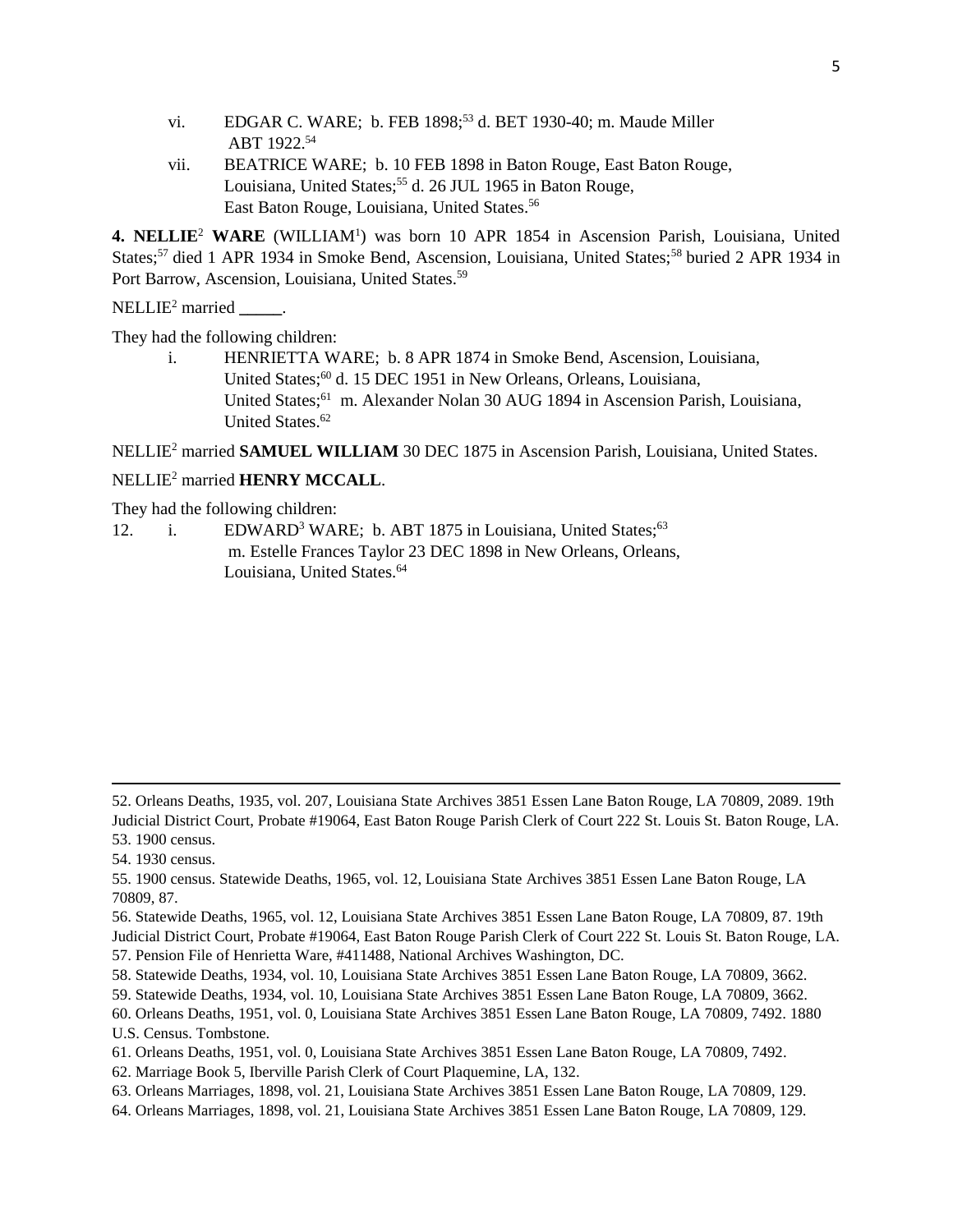NELLIE<sup>2</sup> married **RICHARD NOLAN** 31 DEC 1879 in Ascension Parish, Louisiana, United States. He was born ABT 1856, son of Alexander Nolan and Pauline; died ABT 1890.

They had the following children:

- i. RICHARD NOLAN; b. DEC 1883 in Smoke Bend, Ascension, Louisiana, United States;<sup>65</sup> d. 1 JAN 1933 in Smoke Bend, Ascension, Louisiana. United States.<sup>66</sup>
- ii. ELLA PRISCILLA NOLAN; b. 28 NOV 1886 in Ascension Parish, Louisiana, United States.<sup>67</sup>
- iii. JOSEPH NOLAN; b. ABT 1890.

NELLIE<sup>2</sup> married **OVERTON JOHNSON** ABT 1893. He died BET 1900-10.

They had the following children:

i. CLARENCE L. JOHNSON; b. JUL 1893;<sup>68</sup> m. Shirley T. Martin 23 DEC 1915 in Ascension Parish, Louisiana, United States.<sup>69</sup>

5. AUGUSTUS<sup>2</sup> WARE (WILLIAM<sup>1</sup>) was born NOV 1854;<sup>70</sup> died 18 APR 1936 in Ferriday, Concordia, Louisiana, United States;<sup>71</sup> buried 20 APR 1936 in Renola Plantation, Concordia, Louisiana, United States.<sup>72</sup>

AUGUSTUS<sup>2</sup> married **QUEEN JOHNSON**. She was born ABT 1857; died BET 1894-1900.

They had the following children:

- 13. i. JOSEPH L.<sup>3</sup> WARE; b. DEC 1878 in Black Hawk, Concordia, Louisiana, United States;<sup>73</sup> d. 29 NOV 1952 in Shaw, Concordia, Louisiana, United States;<sup>74</sup> m. Nellie Sansberry; m. Martha.
	- ii. AUGUSTA WARE; b. 1880.
	- iii. RACHEL WARE; b. APR 1890;<sup>75</sup> m. Joe Brown.
	- iv. MARIAH WARE; b. 29 SEP 1894 in Black Hawk, Concordia, Louisiana, United States;<sup>76</sup> d. 29 APR 1981;<sup>77</sup> m. Andrew Jackson.

AUGUSTUS<sup>2</sup> married **SARAH SANSBERRY**. She was born ABT 1870 in Louisiana, United States.<sup>78</sup>

 $\overline{a}$ 

- 69. Marriage Record Book 8, Ascension Parish Clerk of Court Donaldsonville, LA, 197. Marriage License Book 1- A, Ascension Parish Clerk of Court Donaldsonville, LA, 667.
- 70. 1900 census.

72. Statewide Deaths, 1936, vol. 11, Louisiana State Archives 3851 Essen Lane Baton Rouge, LA 70809, 4882.

78. 1880 U.S. Census.

<sup>65. 1900</sup> census. Statewide Deaths, 1933, vol. 1, Louisiana State Archives 3851 Essen Lane Baton Rouge, LA 70809, 47.

<sup>66.</sup> Statewide Deaths, 1933, vol. 1, Louisiana State Archives 3851 Essen Lane Baton Rouge, LA 70809, 47.

<sup>67.</sup> Una F. Daigre, Rita L. Matherne, Jack Pastorek, Diocese of Baton Rouge Catholic Church Records, vol. 17, 1886-1888; Diocese of Baton Rouge, Department of Archives, 1996, 461.

<sup>68. 1900</sup> census.

<sup>71.</sup> Statewide Deaths, 1936, vol. 11, Louisiana State Archives 3851 Essen Lane Baton Rouge, LA 70809, 4882.

<sup>73. 1900</sup> census. Statewide Deaths, 1952, vol. 15, Louisiana State Archives 3851 Essen Lane Baton Rouge, LA 70809, 572.

<sup>74.</sup> Statewide Deaths, 1952, vol. 15, Louisiana State Archives 3851 Essen Lane Baton Rouge, LA 70809, 572. 75. 1900 census.

<sup>76.</sup> U.S., Social Security Applications & Claims Index, 1936-2007; Ancestry.com.

<sup>77.</sup> Social Security Death Index. Find A Grave; FindAGrave.com.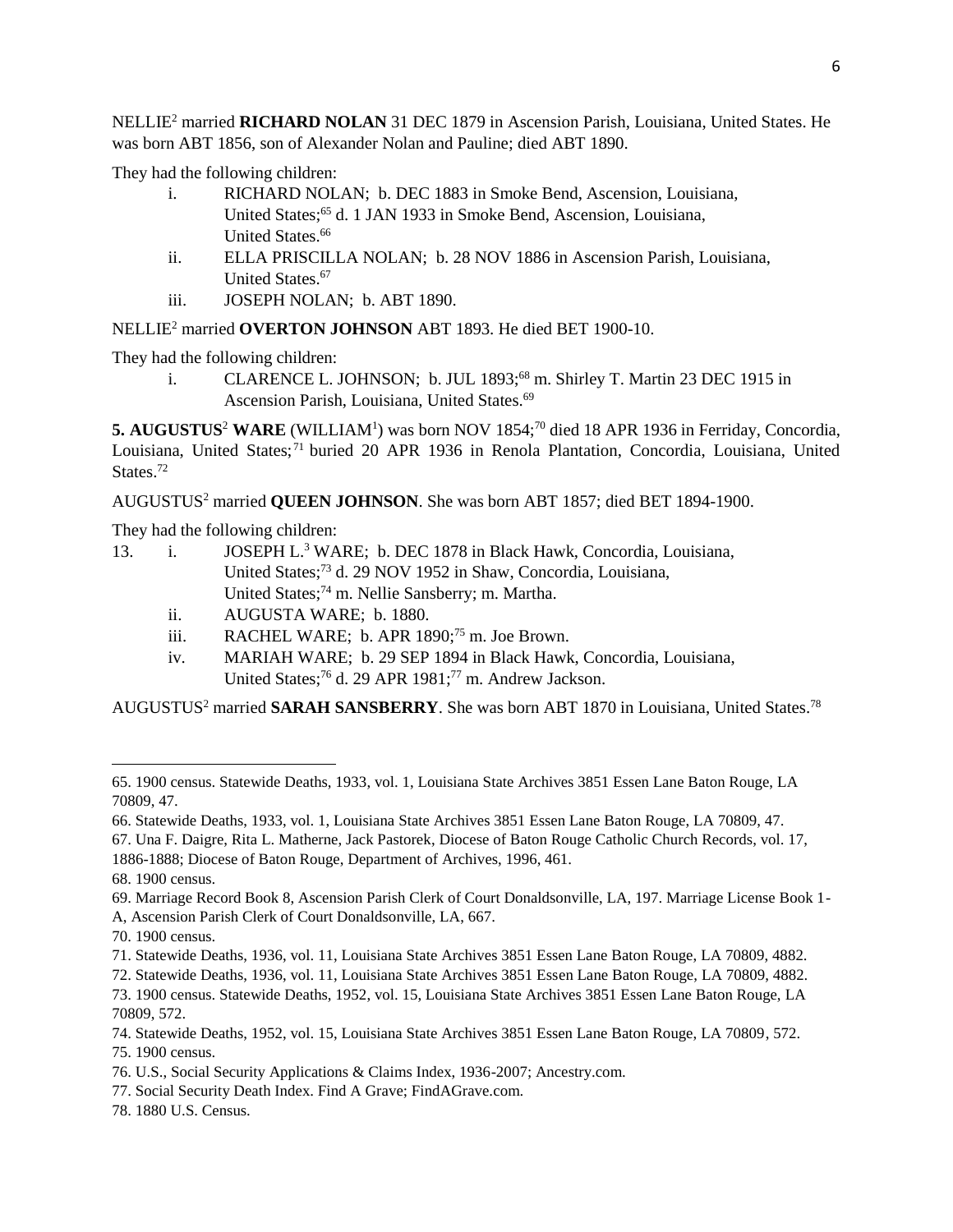They had the following children:

i. MACK WARE; b. 8 SEP 1909;<sup>79</sup> d. JAN 1977 in Tallulah, Madison, Louisiana, United States.<sup>80</sup>

**6. WILLIAM**<sup>2</sup> **WARE** (WILLIAM<sup>1</sup> ) was born 14 DEC 1860 in Chatham Estate, Ascension, Louisiana, United States;<sup>81</sup> died 14 NOV 1931 in New Orleans, Orleans, Louisiana, United States.<sup>82</sup>

WILLIAM<sup>2</sup> married **JULIA JONES** 18 NOV 1886 in Ascension Parish, Louisiana, United States. She was born JUN 1869 in Smoke Bend, Ascension, Louisiana, United States, daughter of Henry Jones and Henrietta Hill;<sup>83</sup> died 22 APR 1944 in New Orleans, Orleans, Louisiana, United States;<sup>84</sup> buried 24 APR 1944 in Valence Cemetery, New Orleans, Orleans, Louisiana, United States.<sup>85</sup>

They had the following children:

- i. MARGUERITE WARE; b. DEC 1888 in Donaldsonville, Ascension, Louisiana, United States;<sup>86</sup> d. 24 DEC 1913 in New Orleans, Orleans, Louisiana, United States. 87
- ii. SAMUEL WARE; b. JUN 1891;<sup>88</sup> d. 21 MAY 1914 in New Orleans, Orleans, Louisiana, United States.<sup>89</sup>
- iii. MAUD WARE; b. OCT  $1893;^{90}$  d. 9 MAR 1914 in New Orleans, Orleans, Louisiana, United States.<sup>91</sup>
- 14. iv. ALBERT<sup>3</sup> WARE; b. FEB 1896 in Louisiana, United States;<sup>92</sup> d. 14 SEP 1992 in New Orleans, Orleans, Louisiana, United States;<sup>93</sup> m. Vivian Agnes Labat 13 OCT 1949 in New Orleans, Orleans, Louisiana, United States.<sup>94</sup>

 $\overline{\phantom{a}}$ 

84. Orleans Deaths, 1944, vol. 220, Louisiana State Archives 3851 Essen Lane Baton Rouge, LA 70809, 2451. Times Picayune; 27691.

85. Orleans Deaths, 1944, vol. 220, Louisiana State Archives 3851 Essen Lane Baton Rouge, LA 70809, 2451. 86. 1900 census. Orleans Deaths, 1913, vol. 159, Louisiana State Archives 3851 Essen Lane Baton Rouge, LA 70809, 414.

87. Orleans Deaths, 1913, vol. 159, Louisiana State Archives 3851 Essen Lane Baton Rouge, LA 70809, 414. 88. 1900 census.

89. Orleans Deaths, 1914, vol. 160, Louisiana State Archives 3851 Essen Lane Baton Rouge, LA 70809, 732. 90. 1900 census.

91. Orleans Deaths, 1914, vol. 159, Louisiana State Archives 3851 Essen Lane Baton Rouge, LA 70809, 1191. 92. 1900 census.

93. Times Picayune; 27691.

<sup>79.</sup> Social Security Death Index.

<sup>80.</sup> Social Security Death Index.

<sup>81.</sup> Pension File of William Ware, Jr., #647966, National Archives Washington, DC.

<sup>82.</sup> Orleans Deaths, 1931, vol. 202, Louisiana State Archives 3851 Essen Lane Baton Rouge, LA 70809, 2741. Times Picayune; 27691.

<sup>83. 1900</sup> census. Orleans Deaths, 1944, vol. 220, Louisiana State Archives 3851 Essen Lane Baton Rouge, LA 70809, 2451.

<sup>94.</sup> Orleans Marriages, 1919, vol. 43, Louisiana State Archives 3851 Essen Lane Baton Rouge, LA 70809, 317. The Ricardo A M Ware Family Tree; Ancestry.com, Louisiana State Archives 3851 Essen Lane Baton Rouge, LA 70809.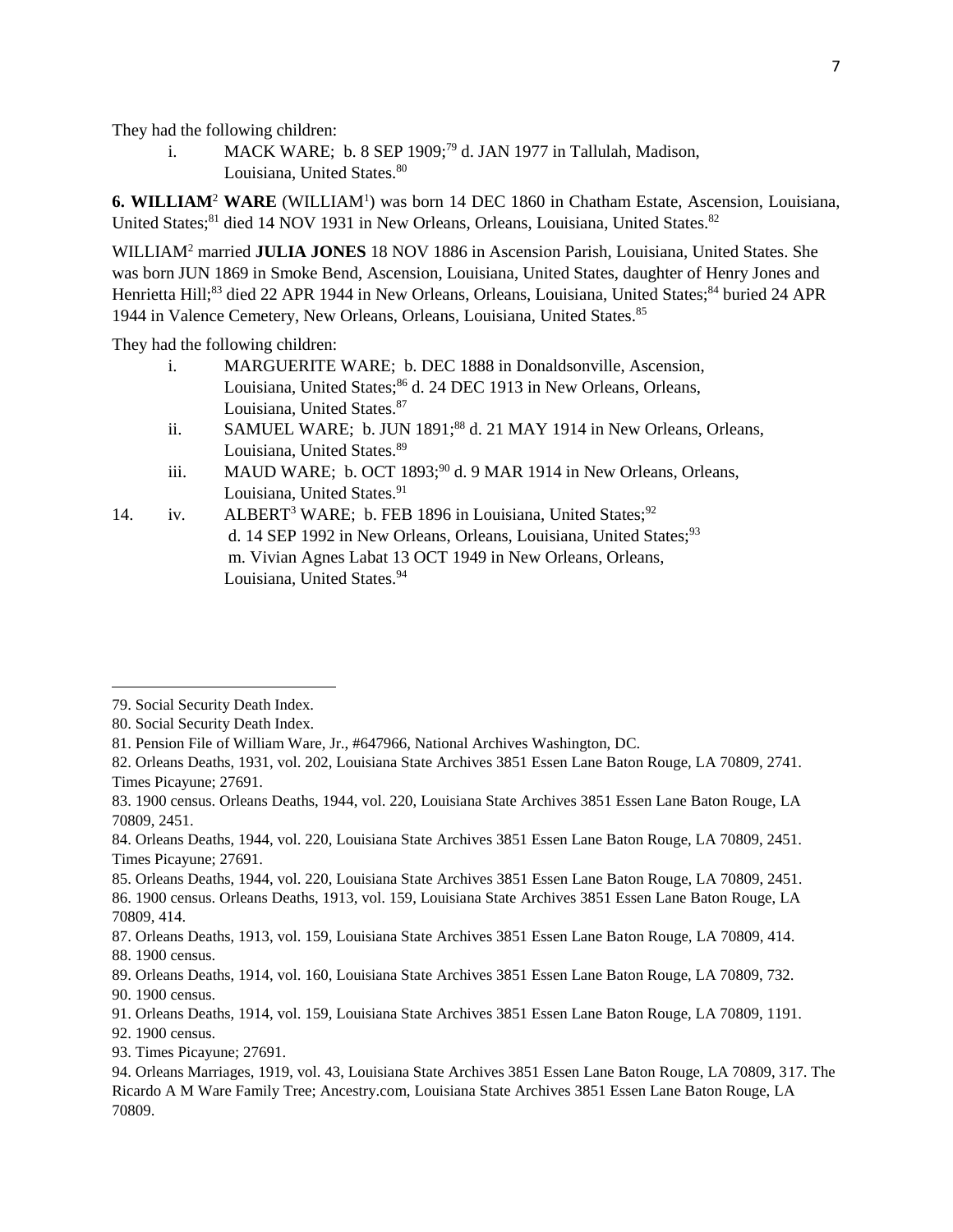- v. BLANCHE WARE; b. FEB 1898;<sup>95</sup> d. 23 NOV 1914 in New Orleans, Orleans, Louisiana, United States.<sup>96</sup>
- vi. **WARE**; d. BEF 1900.
- vii. IRVINE JOSEPH WARE; b. 24 MAY 1904 in New Orleans, Orleans, Louisiana, United States;<sup>97</sup> d. 11 JUL 1964 in Charity Hospital, New Orleans, Orleans, Louisiana, United States;<sup>98</sup> m. Augustine Walker 21 APR 1926 in New Orleans, Orleans, Louisiana, United States.<sup>99</sup>
- viii. HELEN FRANCES WARE; b. 21 JUL 1906 in New Orleans, Orleans, Louisiana, United States;<sup>100</sup> d. 26 JUL 2000 in New Orleans, Orleans, Louisiana, United States;<sup>101</sup> m. Jenkins.
- ix. HILDA HENRIETTA WARE; b. 8 JAN 1909 in New Orleans, Orleans, Louisiana, United States;<sup>102</sup> d. 11 DEC 2007 in New Orleans, Orleans, Louisiana, United States;<sup>103</sup> m. Sterling Bontemps; m. Edward Bernard.
- 15. x. JOHNNIE EDWARD<sup>3</sup> WARE; b. 8 JAN 1912 in New Orleans, Orleans, Louisiana, United States;<sup>104</sup> d. 20 DEC 1980 in New Orleans, Orleans, Louisiana, United States; m. Olivia Turner-Crump; m. Lizzie Roheadia

l

.

<sup>95. 1900</sup> census.

<sup>96.</sup> Orleans Deaths, 1914, vol. 161, Louisiana State Archives 3851 Essen Lane Baton Rouge, LA 70809, 1175.

<sup>97.</sup> Orleans Deaths, 1964, vol. 0, Louisiana State Archives 3851 Essen Lane Baton Rouge, LA 70809, 5045. Orleans Births, 1904, vol. 128, Louisiana State Archives 3851 Essen Lane Baton Rouge, LA 70809, 692.

<sup>98.</sup> Orleans Deaths, 1964, vol. 0, Louisiana State Archives 3851 Essen Lane Baton Rouge, LA 70809, 5045.

<sup>99.</sup> Orleans Marriages, 1926, vol. 50, Louisiana State Archives 3851 Essen Lane Baton Rouge, LA 70809, 355.

<sup>100.</sup> Orleans Births, 1906, vol. 133, Louisiana State Archives 3851 Essen Lane Baton Rouge, LA 70809, 179.

<sup>101.</sup> Times Picayune; 27691.

<sup>102.</sup> Orleans Births, 1909, vol. 137, Louisiana State Archives 3851 Essen Lane Baton Rouge, LA 70809, 958. Social Security Death Index.

<sup>103.</sup> Times Picayune; 27691. Social Security Death Index.

<sup>104.</sup> Orleans Births, 1912, vol. 144, Louisiana State Archives 3851 Essen Lane Baton Rouge, LA 70809, 586.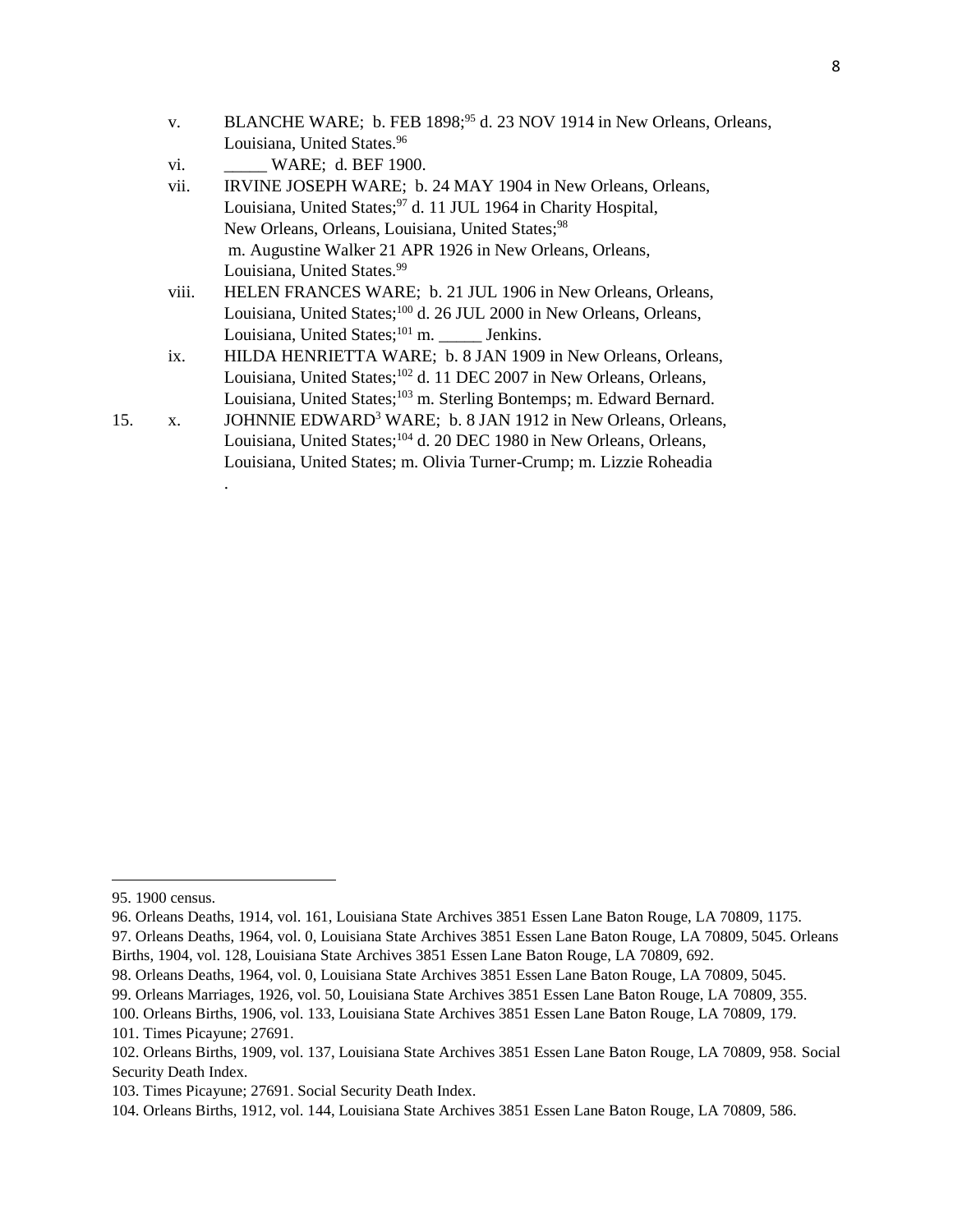#### **Third Generation**

**7. RUTH ELLEN<sup>3</sup> RANDOLPH** (MARY FRANCIS<sup>2</sup>, WILLIAM<sup>1</sup>) was born ABT 1864 in Hohen Solms, Ascension, Louisiana, United States;<sup>105</sup> died 28 MAR 1943 in Smoke Bend, Ascension, Louisiana, United States;<sup>106</sup> buried 29 MAR 1943 in Smoke Bend, Ascension, Louisiana, United States.<sup>107</sup>

RUTH ELLEN<sup>3</sup> married **MOSE WILLIAMS** 7 APR 1883 in Ascension Parish, Louisiana, United States. He died BET 1986-90.

They had the following children:

i. AUGUSTIN WILLIAMS; b. ABT 1887.

8. BENJAMIN<sup>3</sup> PINKINS (MARY FRANCIS<sup>2</sup>, WILLIAM<sup>1</sup>) was born APR 1880;<sup>108</sup> died AFT 1900.

BENJAMIN<sup>3</sup> married **ANGELINE "ADELINE" JONES**. She was born MAR 1883 in Smoke Bend, Ascension, Louisiana, United States, daughter of Prosper Jones and Ella Morgan;<sup>109</sup> died 16 MAY 1959 in Donaldsonville, Ascension, Louisiana, United States;<sup>110</sup> buried 22 MAR 1959 in First Baptist Church Cemetery, Smoke Bend, Ascension, Louisiana, United States.<sup>111</sup>

They had the following children:

 $\overline{\phantom{a}}$ 

i. JANCY MADISON PINKINS; b. 2 FEB 1900;<sup>112</sup> d. 29 NOV 1973 in New Orleans, Orleans, Louisiana, United States;<sup>113</sup> m. Harriet Manuel 28 DEC 1922 in Ascension Parish, Louisiana, United States.<sup>114</sup>

<sup>105.</sup> Statewide Deaths, 1943, vol. 506, Louisiana State Archives 3851 Essen Lane Baton Rouge, LA 70809, 2671.

<sup>106.</sup> Statewide Deaths, 1943, vol. 506, Louisiana State Archives 3851 Essen Lane Baton Rouge, LA 70809, 2671.

<sup>107.</sup> Statewide Deaths, 1943, vol. 506, Louisiana State Archives 3851 Essen Lane Baton Rouge, LA 70809, 2671. 108. 1880 U.S. Census.

<sup>109.</sup> Statewide Deaths, 1959, vol. 6, Louisiana State Archives 3851 Essen Lane Baton Rouge, LA 70809, 610.

<sup>110.</sup> Statewide Deaths, 1959, vol. 6, Louisiana State Archives 3851 Essen Lane Baton Rouge, LA 70809, 610.

<sup>111.</sup> Statewide Deaths, 1959, vol. 6, Louisiana State Archives 3851 Essen Lane Baton Rouge, LA 70809, 610. 112. Tombstone.

<sup>113.</sup> Find A Grave; FindAGrave.com. Morning Advocate; 5 May 1988.

<sup>114.</sup> Marriage Book 9, Iberville Parish Clerk of Court Plaquemine, LA, 158.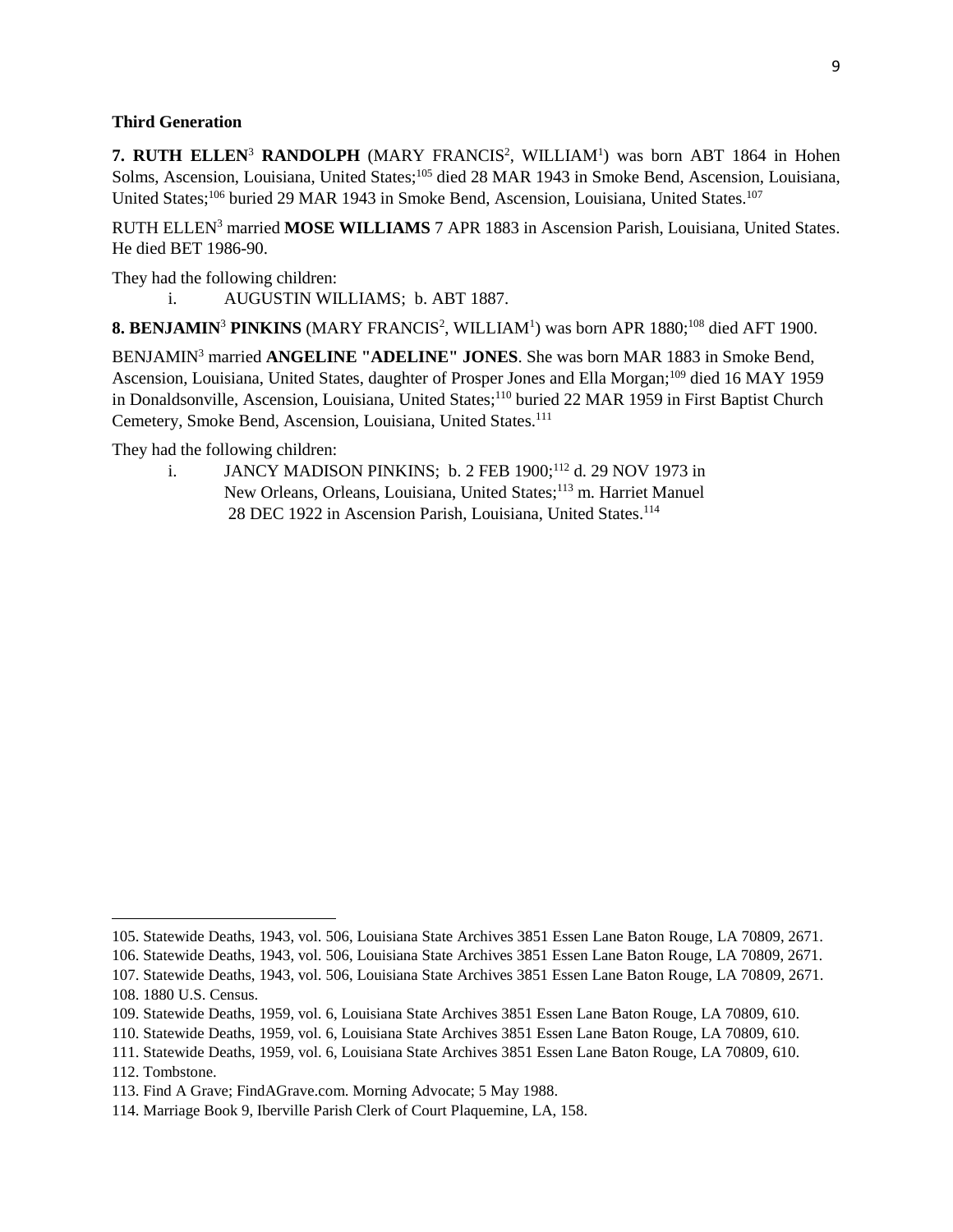JAMES<sup>3</sup> married **ELIZA MATHIS**. She was born ABT 1892 in Mississippi, United States.

They had the following children:

i. FRANCES "MANNIE" WARE; b. 15 MAR 1915 in Natchez, Adams, Mississippi, United States;<sup>116</sup> d. 4 APR 1989.<sup>117</sup>

JAMES<sup>3</sup> married **CHRISTINA THOMPSON**. She was born JUN 1887.<sup>118</sup> died 2 OCT 1971 in New Orleans, Orleans, Louisiana, United States.

They had the following children:

i. ERNEST WARE; b. ABT 1906 in Louisiana, United States;<sup>119</sup> m. Alma Dyer 1 MAY 1930 in New Orleans, Orleans, Louisiana, United States;<sup>120</sup> m. \_\_\_\_\_\_\_.

JAMES<sup>3</sup> married  $\qquad$ .

They had the following children:

i. HERMAN WARE.

**10. LEONA<sup>3</sup> WARE** (PETER<sup>2</sup>, WILLIAM<sup>1</sup>) was born DEC 1888;<sup>121</sup> died BEF 1910.

### LEONA<sup>3</sup> married **CHARLES MCCLAIN**. He died BEF 1944.

They had the following children:

- i. MERRICK MCCLAIN; b. 18 FEB  $1908$ <sup>122</sup> d. 8 MAY 1957 in Los Angeles, Los Angeles, California, United States;<sup>123</sup> m. Annette Washington 7 JUN 1944 in Baton Rouge, East Baton Rouge, Louisiana, United States.<sup>124</sup>
- ii. BLANCHE MCCLAIN; b. ABT 1909; d. BEF 1930.

l

120. Orleans Marriages, 1930, vol. 52, Louisiana State Archives 3851 Essen Lane Baton Rouge, LA 70809, 668.

<sup>115. 1900</sup> census.

<sup>116.</sup> U.S., Social Security Applications & Claims Index, 1936-2007; Ancestry.com. Find A Grave; FindAGrave.com.

<sup>117.</sup> Find A Grave; FindAGrave.com.

<sup>118. 1900</sup> census.

<sup>119.</sup> Orleans Marriages, 1930, vol. 52, Louisiana State Archives 3851 Essen Lane Baton Rouge, LA 70809, 668.

<sup>121. 1900</sup> census.

<sup>122.</sup> California Death Index, 1940-1997; Ancestry.com.

<sup>123.</sup> California Death Index, 1940-1997; Ancestry.com. Morning Advocate; 5 May 1988.

<sup>124.</sup> Marriage Book 83, East Baton Rouge Parish Clerk of Court 222 St. Louis St. Baton Rouge, LA, 97.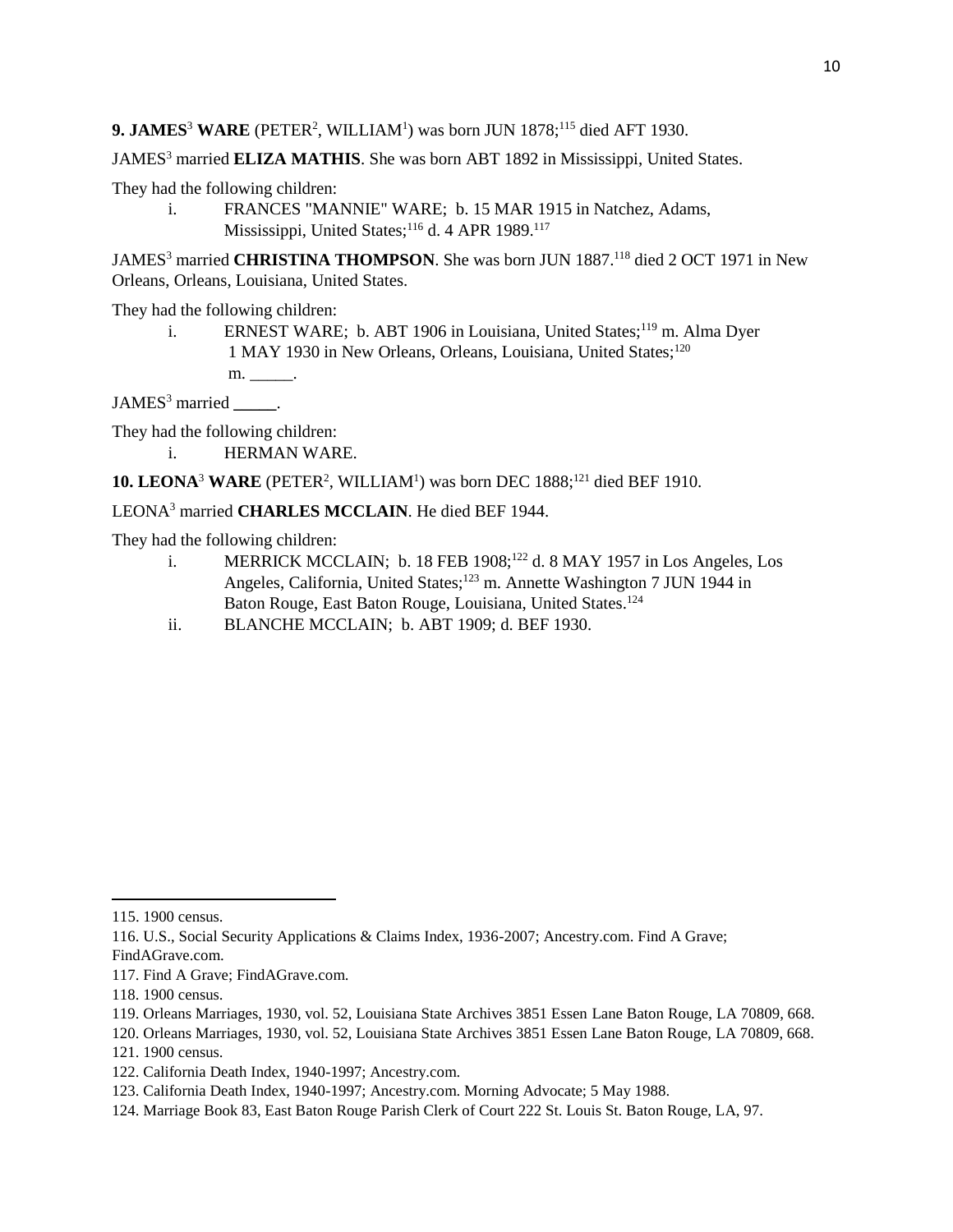**11. BOLDEN<sup>3</sup> WARE** (PETER<sup>2</sup>, WILLIAM<sup>1</sup>) was born JUL 1895;<sup>125</sup> died 8 OCT 1935 in Charity Hospital, New Orleans, Orleans, Louisiana, United States;<sup>126</sup> buried in National Cemetery, Baton Rouge, East Baton Rouge, Louisiana, United States.<sup>127</sup>

BOLDEN<sup>3</sup> married **CLARA CHEFFIN**. She was born ABT 1907, daughter of Hayes Cheffin and Mary Cain; died 20 NOV 1977 in Baton Rouge, East Baton Rouge, Louisiana, United States.<sup>128</sup>

BOLDEN<sup>3</sup> married **TEMPIE**. She was born ABT 1905.

They had the following children:

i. LUCY WARE; m. Davis.

BOLDEN<sup>3</sup> married **MATTIE**.

12. EDWARD<sup>3</sup> WARE (NELLIE<sup>2</sup>, WILLIAM<sup>1</sup>) was born ABT 1875 in Louisiana, United States.<sup>129</sup>

EDWARD<sup>3</sup> married **ESTELLE FRANCES TAYLOR** 23 DEC 1898 in New Orleans, Orleans, Louisiana, United States. She was born ABT 1879 in Louisiana, United States, daughter of Gordon Taylor and Lizzie.<sup>130</sup>

They had the following children:

- i. GORDON EDWARD WARE; b. 21 JUL 1898 in New Orleans, Orleans, Louisiana, United States;<sup>131</sup> m. Esther Bryant 18 FEB 1920 in New Orleans, Orleans, Louisiana, United States.<sup>132</sup>
- ii. DOROTHY E. WARE; b. 6 NOV 1900 in New Orleans, Orleans, Louisiana, United States.<sup>133</sup>

13. JOSEPH L.<sup>3</sup> WARE (AUGUSTUS<sup>2</sup>, WILLIAM<sup>1</sup>) was born DEC 1878 in Black Hawk, Concordia, Louisiana, United States;<sup>134</sup> died 29 NOV 1952 in Shaw, Concordia, Louisiana, United States;<sup>135</sup> buried 2 DEC 1952 in Shaw, Concordia, Louisiana, United States.<sup>136</sup>

JOSEPH L.<sup>3</sup> married **NELLIE SANSBERRY**. She was born ABT 1884.

They had the following children:

- i. ZELLNER WARE; b. ABT 1903; m. Louvenia Smith 31 JAN 1942 in Arkansas, United States.<sup>137</sup>
- ii. MINTY WARE; b. ABT 1905.

<sup>125. 1900</sup> census.

<sup>126.</sup> Orleans Deaths, 1935, vol. 207, Louisiana State Archives 3851 Essen Lane Baton Rouge, LA 70809, 2089. 19th Judicial District Court, Probate #19064, East Baton Rouge Parish Clerk of Court 222 St. Louis St. Baton Rouge, LA.

<sup>127.</sup> Find A Grave; FindAGrave.com.

<sup>128.</sup> Morning Advocate; 5 May 1988.

<sup>129.</sup> Orleans Marriages, 1898, vol. 21, Louisiana State Archives 3851 Essen Lane Baton Rouge, LA 70809, 129.

<sup>130.</sup> Orleans Marriages, 1898, vol. 21, Louisiana State Archives 3851 Essen Lane Baton Rouge, LA 70809, 129.

<sup>131.</sup> Orleans Births, 1900, vol. 119, Louisiana State Archives 3851 Essen Lane Baton Rouge, LA 70809, 138.

<sup>132.</sup> Orleans Marriages, 1920, vol. 43, Louisiana State Archives 3851 Essen Lane Baton Rouge, LA 70809, 821.

<sup>133.</sup> Orleans Births, 1900, vol. 119, Louisiana State Archives 3851 Essen Lane Baton Rouge, LA 70809, 139. 134. 1900 census. Statewide Deaths, 1952, vol. 15, Louisiana State Archives 3851 Essen Lane Baton Rouge, LA 70809, 572.

<sup>135.</sup> Statewide Deaths, 1952, vol. 15, Louisiana State Archives 3851 Essen Lane Baton Rouge, LA 70809, 572.

<sup>136.</sup> Statewide Deaths, 1952, vol. 15, Louisiana State Archives 3851 Essen Lane Baton Rouge, LA 70809, 572.

<sup>137.</sup> Arkansas, County Marriages Index, 1837-1957; Ancestry.com.